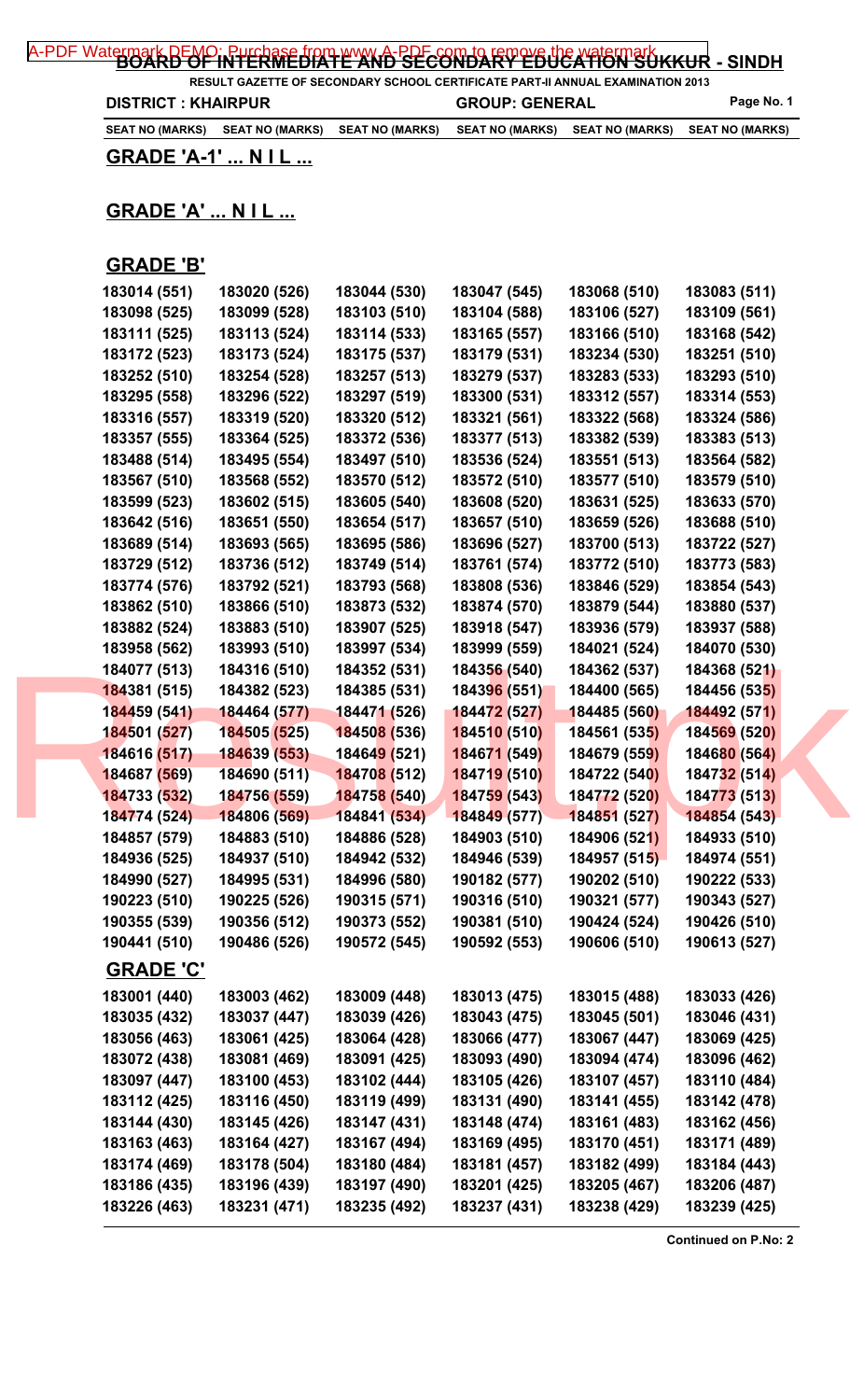|  |  | <b>DISTRICT: KHAIRPUR</b> |
|--|--|---------------------------|
|--|--|---------------------------|

GROUP: GENERAL Page No. 2

| <b>SEAT NO (MARKS)</b> | <b>SEAT NO (MARKS)</b>     | <b>SEAT NO (MARKS)</b>      | <b>SEAT NO (MARKS)</b>    | <b>SEAT NO (MARKS)</b> | <b>SEAT NO (MARKS)</b> |
|------------------------|----------------------------|-----------------------------|---------------------------|------------------------|------------------------|
| <b>GRADE 'C'</b>       |                            |                             |                           |                        |                        |
| 183253 (483)           | 183255 (497)               | 183256 (481)                | 183261 (490)              | 183265 (433)           | 183266 (427)           |
| 183269 (482)           | 183272 (478)               | 183273 (478)                | 183274 (457)              | 183282 (444)           | 183284 (483)           |
| 183285 (461)           | 183286 (436)               | 183287 (457)                | 183288 (462)              | 183289 (471)           | 183290 (474)           |
| 183294 (459)           | 183299 (470)               | 183301 (460)                | 183302 (475)              | 183303 (465)           | 183311 (454)           |
| 183313 (447)           | 183315 (461)               | 183318 (446)                | 183323 (456)              | 183332 (476)           | 183335 (457)           |
| 183344 (492)           | 183348 (465)               | 183349 (492)                | 183356 (436)              | 183359 (425)           | 183360 (448)           |
| 183362 (439)           | 183363 (453)               | 183373 (501)                | 183374 (429)              | 183375 (499)           | 183378 (501)           |
| 183379 (430)           | 183381 (465)               | 183385 (448)                | 183386 (442)              | 183391 (482)           | 183393 (425)           |
| 183395 (439)           | 183397 (425)               | 183422 (468)                | 183431 (458)              | 183434 (437)           | 183437 (467)           |
| 183439 (435)           | 183443 (446)               | 183444 (458)                | 183447 (439)              | 183482 (436)           | 183484 (481)           |
| 183485 (446)           | 183487 (443)               | 183489 (466)                | 183490 (443)              | 183492 (427)           | 183496 (503)           |
| 183499 (425)           | 183514 (467)               | 183516 (474)                | 183532 (480)              | 183533 (478)           | 183537 (494)           |
| 183538 (479)           | 183539 (441)               | 183541 (438)                | 183552 (504)              | 183553 (454)           | 183562 (475)           |
| 183563 (433)           | 183569 (463)               | 183571 (485)                | 183573 (485)              | 183578 (425)           | 183581 (456)           |
| 183583 (455)           | 183591 (467)               | 183592 (458)                | 183593 (442)              | 183594 (430)           | 183596 (488)           |
| 183601 (468)           | 183603 (426)               | 183604 (497)                | 183606 (494)              | 183607 (434)           | 183641 (496)           |
| 183652 (501)           | 183655 (499)               | 183660 (437)                | 183682 (457)              | 183683 (462)           | 183684 (466)           |
| 183685 (430)           | 183687 (434)               | 183690 (449)                | 183691 (460)              | 183692 (454)           | 183694 (494)           |
| 183697 (427)           | 183698 (492)               | 183701 (464)                | 183702 (447)              | 183724 (427)           | 183725 (447)           |
| 183728 (456)           | 183731 (472)               | 183735 (488)                | 183737 (472)              | 183738 (434)           | 183739 (445)           |
|                        |                            |                             |                           |                        |                        |
| 183740 (448)           | 183741 (430)               | 183742 (492)                | 183743 (456)              | 183745 (468)           | 183746 (460)           |
| 183747 (500)           | 183748 (469)               | 183750 (491)                | 183767 (446)              | 183768 (426)           | 183769 (427)           |
| 183771 (455)           | 183775 (468)               | 183776 (493)                | 183803 (476)              | 183805 (484)           | 183811 (488)           |
| 183812 (455)           | 183815 (477)               | 183817 (439)                | 183818 (467)              | 183819 (455)           | 183820 (446)           |
| 183824 (466)           | 183825 (448)               | 183826 (439)                | 183843 (445)              | 183844 (489)           | 183852 (425)           |
| 183853 (501)           | 183863 (440)               | 183864 (425)                | 183865 (488)              | 183867 (443)           | 183868 (452)           |
| 183870 (476)           | 183872 (475)               | 183876 (498)                | 183877 (473)              | 183881 (453)           | 183901 (430)           |
| 183908 (425)           | 183910 (460)  183913 (471) |                             | <mark>183914 (476)</mark> | 183915 (473)           | 183916 (435)           |
| 183917 (468)           | 183931 (432)               | 183932 (494)                | 183934 (463)              | 183935 (493)           | 183951 (461)           |
| 183953 (449)           | 183955 (482)               | 18395 <mark>7 (</mark> 433) | 183975 (435)              | 183976 (488)           | 183991 (450)           |
| 184001 (459)           | 184003 (485)               | 184004 (495)                | 184023 (464)              | 184024 (467)           | 184053 (477)           |
| 184054 (441)           | 184055 (477)               | 184056 (458)                | 184058 (493)              | 184059 (457)           | 184063 (495)           |
| 184064 (433)           | 184069 (481)               | 184071 (483)                | 184072 (449)              | 184074 (425)           | 184076 (425)           |
| 184302 (500)           | 184304 (443)               | 184305 (430)                | 184306 (425)              | 184309 (432)           | 184310 (463)           |
| 184312 (425)           | 184314 (444)               | 184318 (441)                | 184319 (428)              | 184320 (440)           | 184321 (470)           |
| 184334 (450)           | 184351 (477)               | 184353 (433)                | 184354 (495)              | 184355 (465)           | 184358 (443)           |
| 184359 (483)           | 184360 (498)               | 184361 (498)                | 184365 (428)              | 184366 (450)           | 184367 (425)           |
| 184383 (501)           | 184386 (488)               | 184397 (452)                | 184398 (447)              | 184399 (438)           | 184401 (428)           |
| 184402 (439)           | 184406 (504)               | 184407 (426)                | 184416 (458)              | 184431 (441)           | 184432 (471)           |
| 184434 (461)           | 184438 (441)               | 184457 (440)                | 184458 (461)              | 184460 (473)           | 184461 (488)           |
| 184463 (501)           | 184465 (452)               | 184466 (456)                | 184482 (444)              | 184483 (471)           | 184486 (425)           |
| 184488 (451)           | 184489 (486)               | 184490 (464)                | 184491 (456)              | 184493 (489)           | 184497 (469)           |
| 184498 (485)           | 184499 (474)               | 184502 (437)                | 184503 (449)              | 184504 (425)           | 184511 (496)           |
| 184532 (469)           | 184533 (494)               | 184562 (487)                | 184563 (429)              | 184564 (460)           | 184567 (489)           |
| 184568 (435)           | 184571 (475)               | 184572 (490)                | 184592 (425)              | 184593 (493)           | 184594 (462)           |
| 184601 (468)           | 184602 (453)               | 184603 (478)                | 184605 (464)              | 184606 (470)           | 184607 (484)           |
| 184626 (479)           | 184627 (494)               | 184631 (496)                | 184642 (482)              | 184650 (456)           | 184672 (477)           |
| 184673 (468)           | 184674 (494)               | 184675 (474)                | 184677 (503)              | 184678 (425)           | 184681 (475)           |
| 184682 (466)           | 184683 (483)               | 184684 (478)                | 184686 (502)              | 184688 (449)           | 184689 (498)           |
| 184691 (491)           | 184692 (477)               | 184693 (452)                | 184694 (455)              | 184707 (435)           | 184716 (503)           |
| 184718 (449)           | 184720 (436)               | 184721 (479)                | 184723 (478)              | 184725 (477)           | 184726 (426)           |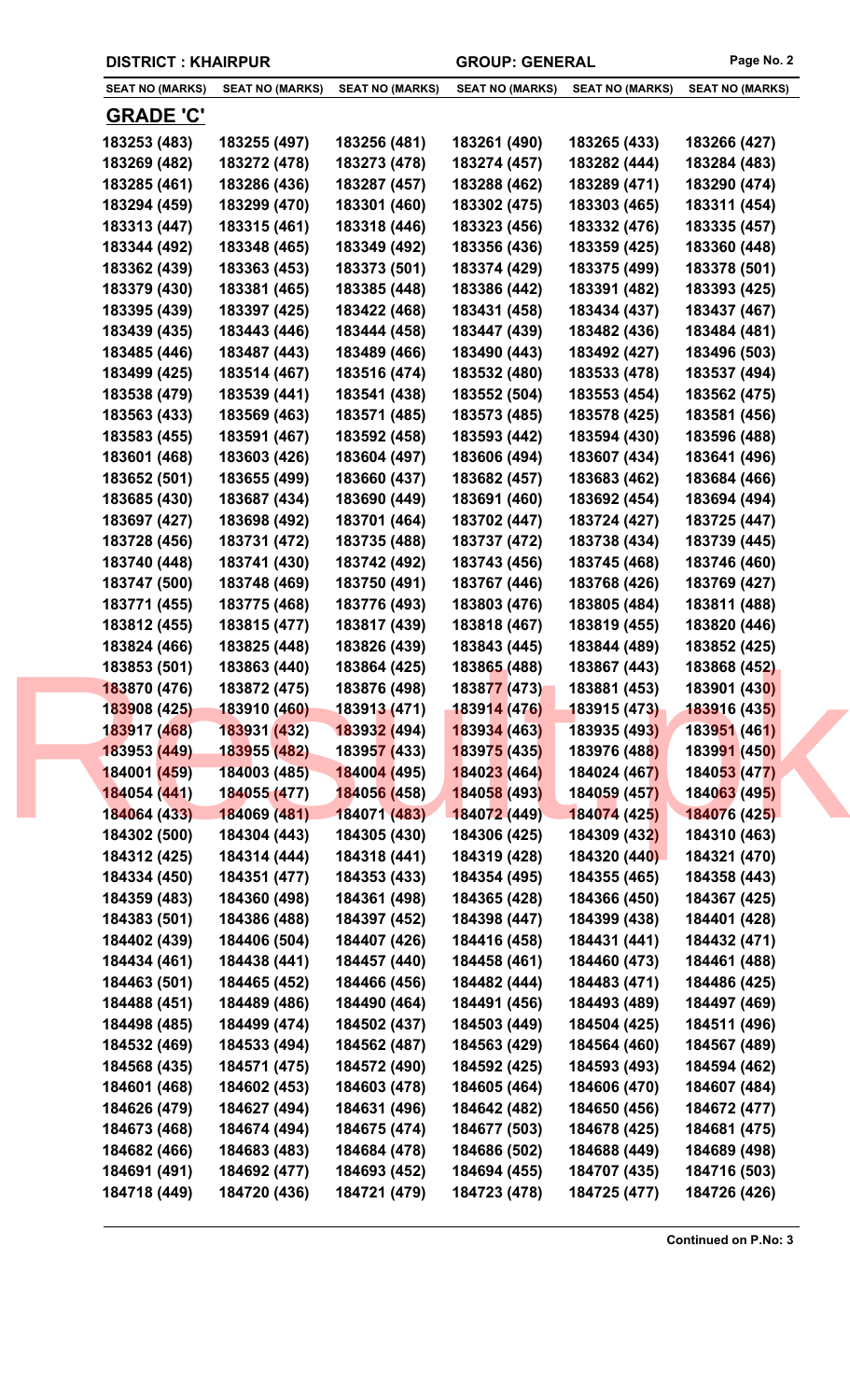|                              | <b>DISTRICT: KHAIRPUR</b><br><b>GROUP: GENERAL</b> |                              | Page No. 3                   |                              |                        |
|------------------------------|----------------------------------------------------|------------------------------|------------------------------|------------------------------|------------------------|
| <b>SEAT NO (MARKS)</b>       | <b>SEAT NO (MARKS)</b>                             | <b>SEAT NO (MARKS)</b>       | <b>SEAT NO (MARKS)</b>       | <b>SEAT NO (MARKS)</b>       | <b>SEAT NO (MARKS)</b> |
| <u>GRADE 'C'</u>             |                                                    |                              |                              |                              |                        |
| 184730 (458)                 | 184752 (491)                                       | 184757 (445)                 | 184760 (468)                 | 184775 (487)                 | 184776 (427)           |
| 184787 (459)                 | 184788 (449)                                       | 184790 (425)                 | 184804 (493)                 | 184805 (489)                 | 184810 (452)           |
| 184812 (498)                 | 184823 (450)                                       | 184824 (460)                 | 184825 (425)                 | 184830 (434)                 | 184831 (499)           |
| 184832 (434)                 | 184842 (472)                                       | 184847 (434)                 | 184848 (433)                 | 184852 (489)                 | 184858 (468)           |
| 184859 (486)                 | 184861 (441)                                       | 184881 (460)                 | 184882 (432)                 | 184884 (500)                 | 184887 (432)           |
| 184888 (498)                 | 184889 (468)                                       | 184902 (434)                 | 184904 (425)                 | 184916 (475)                 | 184924 (467)           |
| 184931 (438)                 | 184934 (478)                                       | 184935 (455)                 | 184938 (451)                 | 184940 (427)                 | 184941 (445)           |
| 184943 (492)                 | 184945 (454)                                       | 184956 (496)                 | 184963 (465)                 | 184972 (432)                 | 184981 (502)           |
| 184988 (425)                 | 184991 (470)                                       | 184992 (474)                 | 184994 (468)                 | 190123 (494)                 | 190125 (443)           |
| 190131 (481)                 | 190135 (470)                                       | 190181 (478)                 | 190203 (485)                 | 190221 (453)                 | 190224 (475)           |
| 190291 (435)                 | 190293 (466)                                       | 190311 (469)                 | 190312 (444)                 | 190317 (439)                 | 190325 (442)           |
| 190326 (463)                 | 190331 (438)                                       | 190341 (465)                 | 190342 (481)                 | 190344 (500)                 | 190372 (479)           |
| 190375 (482)                 | 190390 (503)                                       | 190391 (489)                 | 190421 (440)                 | 190423 (462)                 | 190428 (484)           |
| 190429 (439)                 | 190432 (493)                                       | 190433 (504)                 | 190434 (486)                 | 190462 (436)                 | 190485 (427)           |
| 190497 (430)                 | 190514 (462)                                       | 190546 (463)                 | 190548 (438)                 | 190550 (433)                 | 190564 (492)           |
| 190571 (463)                 | 190614 (449)                                       | 190615 (499)                 | 190631 (443)                 | 190636 (478)                 |                        |
| <u>GRADE 'D'</u>             |                                                    |                              |                              |                              |                        |
| 183004 (409)                 | 183005 (401)                                       | 183006 (348)                 | 183007 (393)                 | 183008 (373)                 | 183017 (396)           |
| 183018 (394)                 | 183019 (353)                                       | 183034 (413)                 | 183036 (412)                 | 183065 (410)                 | 183095 (376)           |
| 183101 (386)                 | 183108 (396)                                       | 183115 (401)                 | 183118 (348)                 | 183136 (365)                 | 183143 (383)           |
| 183146 (394)                 | 183183 (400)                                       | 183198 (365)                 | 183200 (402)                 | 183202 (406)                 | 183204 (397)           |
| 183207 (394)                 | 183208 (385)                                       | 183209 (364)                 | 183210 (367)                 | 183227 (360)                 | 183228 (360)           |
| 183229 (392)                 | 183236 (394)                                       | 183262 (362)                 | 183267 (404)                 | 183271 (382)                 | 183280 (410)           |
| 183281 (393)                 | 183317 (383)                                       | 183331 (407)                 | 183333 (419)                 | 183334 (408)                 | 183336 (355)           |
| 183337 (360)                 | 183339 (416)                                       | 183341 (411)                 | 183345 (382)                 | 183358 (382)                 | 183361 (366)           |
| 183371 (404)                 | 183376 (417)                                       | 183380 (408)                 | 183392 (397)                 | 183394 (419)                 | 183396 (401)           |
| 183398 (419)                 | 183413 (371)                                       | 183414 (398)                 | 183417 (413)                 | 183418 (391)                 | 183433 (413)           |
| 183435 (373)                 | 183438 (345)                                       | 183442 (410)                 | 183445 (416)                 | 183448 (389)                 | 183451 (391)           |
| 183452 (380)                 | 183453 (405)                                       | 183454 (358)                 | 183471 (364)                 | 183477 (361)                 | 183480 (402)           |
| 183481 (402)                 | 183483 (393)                                       | 183486 (415)                 | 183493 (369)                 | 183512 (369)                 | 183513 (386)           |
| 183515 (384)                 | 183521 (371)                                       | 183531 (384)                 | 183534 (393)                 | 183535 (416)                 | 183540 (402)           |
| 183566 (400)                 | 183575 (397)                                       | 183576 (371)                 | 183580 (409)                 | 183582 (406)                 | 183609 (415)           |
| 183653 (377)                 | 183656 (418)                                       | 183658 (387)                 | 183681 (411)                 | 183686 (393)                 | 183699 (389)           |
| 183723 (400)                 | 183726 (391)                                       | 183727 (411)                 | 183730 (396)                 | 183732 (411)                 | 183733 (390)           |
| 183734 (392)                 | 183744 (415)                                       | 183751 (416)                 | 183770 (407)                 | 183777 (409)                 | 183802 (414)           |
| 183804 (374)                 | 183809 (383)                                       | 183810 (384)                 | 183813 (405)                 | 183814 (399)                 | 183816 (383)           |
| 183821 (419)                 | 183822 (414)                                       | 183841 (367)                 | 183842 (404)                 | 183845 (379)                 | 183902 (388)           |
| 183904 (417)                 | 183905 (408)                                       | 183906 (381)                 | 183912 (418)                 | 183952 (365)                 | 183956 (394)           |
| 183971 (343)                 | 183972 (380)                                       | 183973 (370)                 | 183992 (419)                 | 183995 (415)                 | 183998 (376)           |
| 184051 (395)                 | 184060 (397)                                       | 184061 (424)                 | 184065 (385)                 | 184066 (376)                 | 184073 (357)           |
| 184075 (368)                 | 184301 (380)                                       | 184303 (345)                 | 184307 (388)                 | 184308 (388)                 | 184311 (414)           |
| 184313 (385)                 | 184322 (403)                                       | 184326 (365)                 | 184330 (403)                 | 184332 (417)                 | 184333 (374)           |
| 184357 (368)                 | 184363 (394)                                       | 184364 (393)                 | 184369 (395)                 | 184404 (401)                 | 184405 (419)           |
| 184421 (354)                 | 184433 (385)                                       | 184436 (396)                 | 184437 (406)                 | 184470 (411)                 | 184506 (397)           |
| 184507 (373)                 | 184509 (411)                                       | 184531 (380)                 | 184535 (354)                 | 184552 (361)                 | 184566 (416)           |
| 184570 (415)                 | 184591 (417)                                       | 184604 (395)                 | 184621 (414)                 | 184633 (387)                 | 184634 (372)           |
| 184636 (385)                 | 184640 (399)                                       | 184641 (361)                 | 184651 (409)                 | 184676 (417)                 | 184706 (358)           |
| 184729 (403)                 | 184731 (416)                                       | 184821 (397)                 | 184826 (400)                 | 184829 (359)                 | 184833 (418)           |
|                              | 184845 (393)                                       |                              |                              |                              |                        |
| 184834 (409)<br>184923 (417) | 184925 (417)                                       | 184855 (392)<br>184927 (368) | 184856 (390)<br>184932 (410) | 184891 (407)<br>184971 (400) | 184922 (364)           |
|                              |                                                    | 184989 (403)                 |                              |                              | 184973 (414)           |
| 184986 (415)                 | 184987 (407)                                       |                              | 190101 (384)                 | 190121 (376)                 | 190122 (370)           |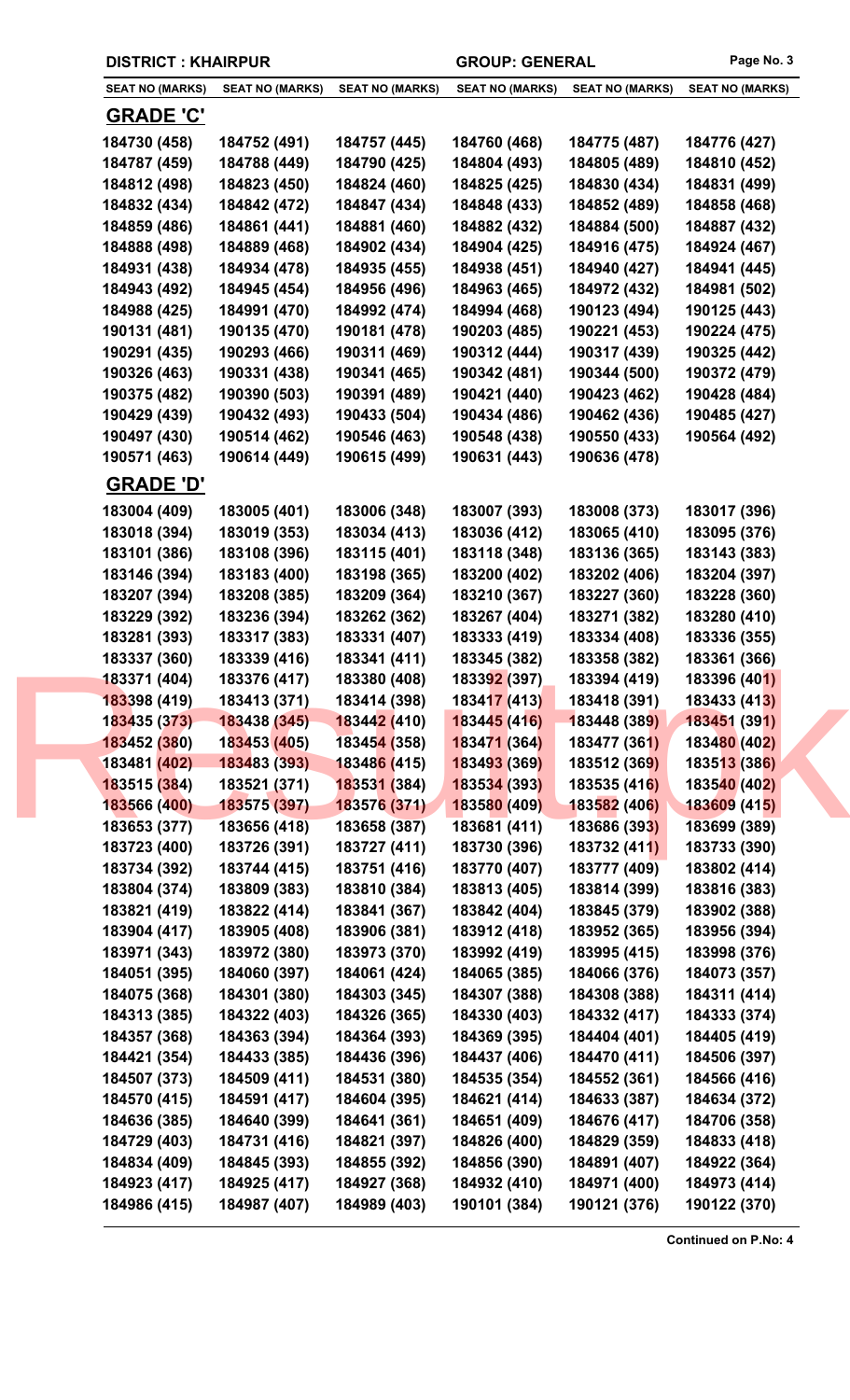| <b>DISTRICT: KHAIRPUR</b> |                             |                                                                | <b>GROUP: GENERAL</b>  | Page No. 4             |                        |
|---------------------------|-----------------------------|----------------------------------------------------------------|------------------------|------------------------|------------------------|
| <b>SEAT NO (MARKS)</b>    | <b>SEAT NO (MARKS)</b>      | <b>SEAT NO (MARKS)</b>                                         | <b>SEAT NO (MARKS)</b> | <b>SEAT NO (MARKS)</b> | <b>SEAT NO (MARKS)</b> |
| <b>GRADE 'D'</b>          |                             |                                                                |                        |                        |                        |
| 190192 (419)              | 190231 (410)                | 190232 (348)                                                   | 190261 (368)           | 190273 (362)           | 190274 (391)           |
| 190275 (385)              | 190292 (382)                | 190371 (399)                                                   | 190401 (408)           | 190425 (376)           | 190430 (409)           |
| 190467 (415)              | 190468 (402)                | 190476 (392)                                                   | 190482 (412)           | 190496 (382)           | 190509 (410)           |
| 190524 (373)              | 190547 (418)                | 190549 (408)                                                   | 190551 (386)           | 190561 (342)           | 190563 (373)           |
| 190576 (418)              | 190577 (391)                | 190591 (400)                                                   | 190626 (392)           |                        |                        |
| <b>GRADE 'E'</b>          |                             |                                                                |                        |                        |                        |
| 183766 (317)              | 183974 (329)                | 184331 (333)                                                   | 184336 (325)           | 190132 (322)           |                        |
|                           | <b>FAILURE CANDIDATES</b>   |                                                                |                        |                        |                        |
| 183010 (319)              | 183011 (349)                | 183012 (366)                                                   | 183016 (321)           | 183031 (384)           | 183032 (373)           |
| 183038 (339)              | 183040 (347)                | 183041 (396)                                                   | 183042 (331)           | 183063 (388)           | 183070 (371)           |
| 183071 (401)              | 183082 (352)                | 183117 (363)                                                   | 183185 (422)           | 183199 (338)           | 183203 (186)           |
| 183230 (347)              | 183232 (395)                | 183233 (414)                                                   | 183263 (289)           | 183264 (361)           | 183268 (401)           |
| 183270 (345)              | 183275 (375)                | 183276 (257)                                                   | 183277 (407)           | 183278 (423)           | 183291 (336)           |
| 183292 (247)              | 183298 (418)                | 183326 (427)                                                   | 183327 (411)           | 183338 (374)           | 183340 (280)           |
| 183342 (349)              | 183343 (395)                | 183346 (330)                                                   | 183347 (404)           | 183411 (408)           | 183412 (344)           |
| 183415 (303)              | 183416 (386)                | 183419 (322)                                                   | 183420 (310)           | 183432 (342)           | 183436 (336)           |
| 183441 (348)              | 183449 (299)                | 183450 (314)                                                   | 183476 (309)           | 183478 (372)           | 183491 (372)           |
| 183494 (292)              | 183498 (310)                | 183511 (338)                                                   | 183522 (465)           | 183561 (438)           | 183565 (356)           |
| 183574 (264)              | 183595 (333)                | 183597 (372)                                                   | 183632 (346)           | 183721 (199)           | 183762 (326)           |
| 183778 (325)              | 183823 (428)                | 183851 (475)                                                   | 183861 (373)           | 183869 (383)           | 183871 (403)           |
| 183875 (438)              | 183878 (441)                | 183903 (394)                                                   | 183909 (369)           | 183911 (370)           | 183919 (451)           |
| 183920 (405)              | 184002 (445)                | 184005 (468)                                                   | 184052 (344)           | 184057 (382)           | 184062 (394)           |
| 184067 (308)              | 184315 (328)                | 184317 (287)                                                   | 184323 (398)           | 184324 (356)           | 184325 (290)           |
| 184327 (391)              | 184329 (340)                | 184335 (361)                                                   | 184337 (350)           | 184384 (350)           | 184435 (405)           |
| 184439 (393)              | 184451 (365)                | 184462 (375)                                                   | 184473 (455)           | 184494 (483)           | 184534 (318)           |
| 184551 (365)              | 184565 (422)                | 184652 (357)                                                   | 184685 (336)           | 184717 (342)           | 184724 (380)           |
| 184727 (382)              | 184728 (363) 184751 (360)   |                                                                | 184761 (416)           | 184771 (444)           | 184786 (401)           |
| 184803 (455)              | 184807 (386)                | 18480 <mark>8 (453)</mark>                                     | 184809 (444)           | 184811 (476)           | 184813 (435)           |
| 184822 (54)               | 184827 (371)                | 18482 <mark>8 (</mark> 365)                                    | 184844 (387)           | 184846 (447)           | 184850 (401)           |
| 184885 (146)              | 184890 (454)                | 184901 (354)                                                   | 184905 (355)           | 184921 (347)           | 184926 (341)           |
| 184928 (352)              | 184939 (193)                | 184944 (104)                                                   | 184961 (486)           | 184962 (455)           | 184964 (473)           |
| 184982 (344)              | $-184993(378)$              | $-190124(381)$                                                 | 190191 (432)           | 190193 (481)           | 190233 (339)           |
| 190271 (429)              | 190272 (364)                | 190313 (377)                                                   | 190314 (411)           | 190345 (446)           | 190357 (368)           |
| 190374 (342)              | 190422 (446)                | 190466 (392)                                                   | 190481 (437)           | 190484 (388)           | 190491 (333)           |
| 190529 (377)              | 190530 (351)                | 190531 (363)                                                   | 190532 (421)           | 190534 (444)           | 190562 (481)           |
| 190565 (358)              | 190566 (318)                | 190596 (336)                                                   | 190607 (245)           | 190608 (369)           | 190609 (353)           |
| 190610 (355)              | 191101 (179)                | 191111 (237)                                                   | 191112 (253)           | 191121 (201)           | 191161 (226)           |
| 191171 (179)              | 191181 (183)                | 191182 (174)                                                   | 191183 (169)           | 191184 (193)           | 191185 (211)           |
| 191186 (206)              | 191187 (240)                | 191188 (249)                                                   |                        |                        |                        |
|                           | <b>ABSENT IN ALL PAPERS</b> |                                                                |                        |                        |                        |
| 183062                    | 184068                      | 190201                                                         |                        |                        |                        |
|                           |                             | <b>Result with held due to use of Unfairmeans/Copying Case</b> |                        |                        |                        |
| 183092                    | 183384                      | 183421                                                         | 183440                 | 183446                 | 183455                 |
| 183456                    | 183479                      | 183598                                                         | 183600                 | 183801                 | 183806                 |
| 183807                    | 183933                      | 183938                                                         | 183954                 | 183977                 | 183994                 |
| 183996                    | 184000                      | 184022                                                         | 184328                 | 184403                 | 184427                 |
| 184428                    | 184481                      | 184484                                                         | 184487                 | 184495                 | 184496                 |
| 184500                    | 184512                      | 184513                                                         | 184632                 | 184635                 | 184637                 |
| 184638                    | 184643                      | 184644                                                         | 184645                 | 184646                 | 184647                 |